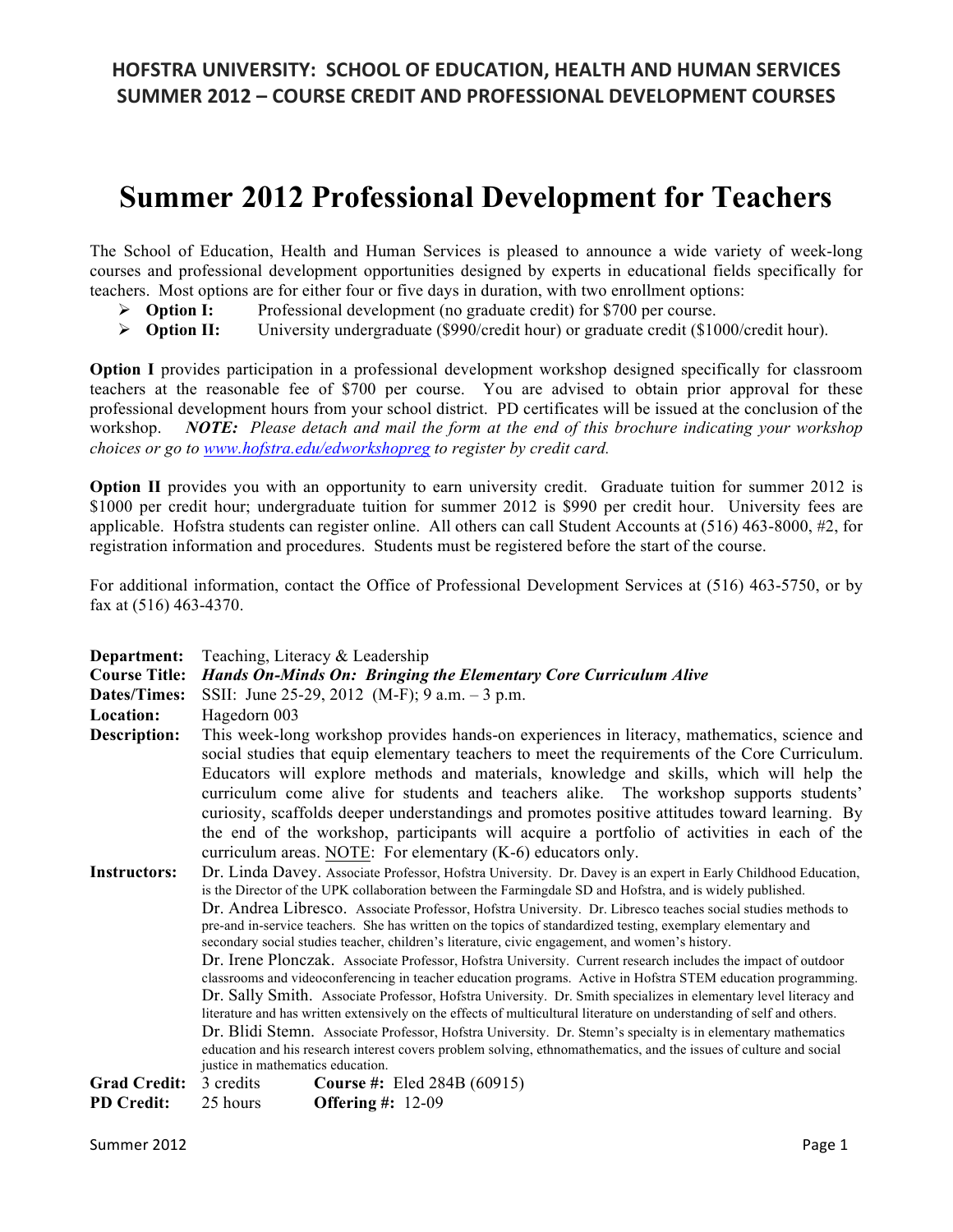| Department:                         | Teaching, Literacy & Leadership                                                                                                                                                                                                                                                                                                                                                     |  |  |  |
|-------------------------------------|-------------------------------------------------------------------------------------------------------------------------------------------------------------------------------------------------------------------------------------------------------------------------------------------------------------------------------------------------------------------------------------|--|--|--|
| <b>Course Title:</b>                | $21st$ Century Technology Integration in the Classroom                                                                                                                                                                                                                                                                                                                              |  |  |  |
| <b>Dates/Times:</b>                 | SSII: June 28-29; July 2-3, 2012 (Th-F; M-T); 8:30 a.m. - 3:45 p.m.                                                                                                                                                                                                                                                                                                                 |  |  |  |
|                                     | SSIII: August 6-9, 2012 (M-Th); 8:30 a.m. - 3:45 p.m.                                                                                                                                                                                                                                                                                                                               |  |  |  |
| Location:                           | SSII: June 28-July 3: Hagedorn 063                                                                                                                                                                                                                                                                                                                                                  |  |  |  |
|                                     | SSIII: August 6-9: Hagedorn 063                                                                                                                                                                                                                                                                                                                                                     |  |  |  |
| Description:                        | Through hands-on computer application, participants will discover how free tools from                                                                                                                                                                                                                                                                                               |  |  |  |
|                                     | Microsoft and Google can transform the teaching and learning process by transitioning learners<br>from consumers of information to creators of content. Shift the role of the teacher from<br>presenter to facilitator of learning. The workshop will assist participants to model and design<br>learning experiences that will lead students to build knowledge and demonstrate an |  |  |  |
|                                     | understanding of information-using technology as a tool. Learning will focus on the essential                                                                                                                                                                                                                                                                                       |  |  |  |
|                                     | qualities of instructional strategies, authentic learning activities, problems to be solved, interest-<br>based lesson design, and real-world contexts. Participants that successfully complete this<br>workshop will receive a certificate recognizing them as a Microsoft Innovative Educator (MIE).                                                                              |  |  |  |
| <b>Instructor:</b>                  | Vincent Interrante. Elementary/Middle School Teacher, Mineola School District. Mr. Interrante holds an MS in<br>Elementary Education from Long Island University and serves as a master trainer in Partners for Learning and                                                                                                                                                        |  |  |  |
| <b>Grad Credit:</b>                 | Microsoft's Innovative Educators programs.<br>Course #: CT 2820 (70783)<br>June 28-July 3: 3 credits                                                                                                                                                                                                                                                                                |  |  |  |
|                                     | August 6-9: 3 credits<br>Course #: CT 2820 (80280)                                                                                                                                                                                                                                                                                                                                  |  |  |  |
| <b>UG Credit:</b>                   | June 28-July 3: 2 credits<br>Course #: Eled 1820 (70784); SED 1820 (70785)                                                                                                                                                                                                                                                                                                          |  |  |  |
|                                     | August 6-9: 2 credits<br>Course #: Eled 1820 (80281); SED 1820 (80282)                                                                                                                                                                                                                                                                                                              |  |  |  |
| <b>PD Credit:</b>                   | June 28-July 3: 25 hours<br><b>Offering #: 12-06</b>                                                                                                                                                                                                                                                                                                                                |  |  |  |
|                                     | <b>Offering #: 12-13</b><br>August 6-9: 25 hours                                                                                                                                                                                                                                                                                                                                    |  |  |  |
|                                     |                                                                                                                                                                                                                                                                                                                                                                                     |  |  |  |
| Department:<br><b>Course Title:</b> | Counseling, Research, Special Education & Rehabilitation<br><b>Gifted Children in the Regular Classroom</b>                                                                                                                                                                                                                                                                         |  |  |  |
| <b>Dates/Times:</b>                 | SSII: July 9-12, 2012 (M-Th); 8:30 a.m. - 3:45 p.m.                                                                                                                                                                                                                                                                                                                                 |  |  |  |
|                                     | SSIII: August 20-23, 2012 (M-Th); 8:30 a.m. - 3:45 p.m.                                                                                                                                                                                                                                                                                                                             |  |  |  |
| Location:                           | SSII: July 9-12, 2012: Brower 103                                                                                                                                                                                                                                                                                                                                                   |  |  |  |
|                                     | SSIII: August 20-23, 2012: Hagedorn 007                                                                                                                                                                                                                                                                                                                                             |  |  |  |
| <b>Description:</b>                 | Some school districts offer programs for the gifted that usually depend on test scores to                                                                                                                                                                                                                                                                                           |  |  |  |
|                                     | determine entry. Scores and approaches required for entry vary from district to district. In                                                                                                                                                                                                                                                                                        |  |  |  |
|                                     | other districts, there are no special provisions for educating gifted students. As a result, many                                                                                                                                                                                                                                                                                   |  |  |  |
|                                     | students are overlooked Classroom teachers are among the primary identifiers of more able                                                                                                                                                                                                                                                                                           |  |  |  |
|                                     | students. They need to have the tools and strategies that accommodate bright students, whether                                                                                                                                                                                                                                                                                      |  |  |  |
|                                     | they are gifted in one domain or many. Participants will be introduced to the different ways that<br>giftedness may be defined. Howard Gardner's model will be integrated into how we view<br>gifted and talented students. Participants will be introduced to and will ultimately design                                                                                           |  |  |  |
|                                     |                                                                                                                                                                                                                                                                                                                                                                                     |  |  |  |
|                                     |                                                                                                                                                                                                                                                                                                                                                                                     |  |  |  |
|                                     | differentiated lessons that meet the needs of students at varying levels of ability in their room.                                                                                                                                                                                                                                                                                  |  |  |  |
| <b>Instructor:</b>                  | Dr. Starr Cline. Adjunct Associate Professor, Hofstra University. Dr. Cline has served as a school district gifted<br>coordinator and is widely published in meeting the needs of diverse gifted populations in regular classrooms.                                                                                                                                                 |  |  |  |
| <b>Grad Credit:</b>                 | July $9-12: 3$ credits<br>Course #: SPED 289A (70794)                                                                                                                                                                                                                                                                                                                               |  |  |  |
|                                     | August 20-23: 3 credits<br>Course #: SPED 289A (80283)                                                                                                                                                                                                                                                                                                                              |  |  |  |
| <b>PD Credit:</b>                   | July 9-12: 25 hours<br>Offering #: $12-02$                                                                                                                                                                                                                                                                                                                                          |  |  |  |
|                                     | <b>Offering #: 12-14</b><br>August 20-23: 25 hours                                                                                                                                                                                                                                                                                                                                  |  |  |  |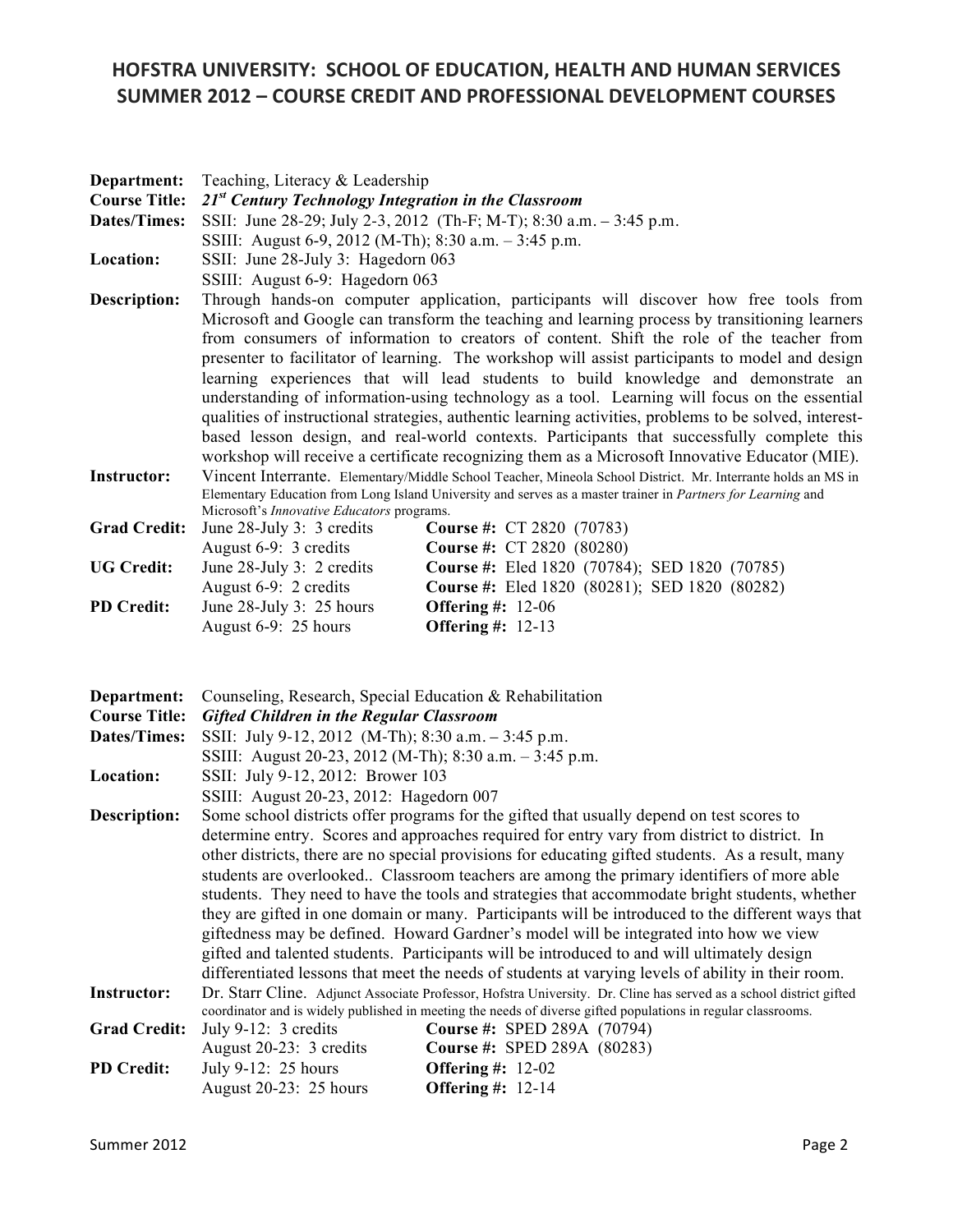| Department:<br><b>Course Title:</b><br><b>Dates/Times:</b> | Teaching, Literacy & Leadership<br>Practical Strategies for Improved Student Outcomes: Using Data to Meet Student and<br><b>Teacher Needs</b><br>SSII: July 16-19, 2012 (M-Th); 8:30 a.m. - 3:45 p.m.                                                                                                                                                                                                                                                                                                                                                                                                                                                                                                                                                                                                                                                                                                                                                                         |  |  |
|------------------------------------------------------------|-------------------------------------------------------------------------------------------------------------------------------------------------------------------------------------------------------------------------------------------------------------------------------------------------------------------------------------------------------------------------------------------------------------------------------------------------------------------------------------------------------------------------------------------------------------------------------------------------------------------------------------------------------------------------------------------------------------------------------------------------------------------------------------------------------------------------------------------------------------------------------------------------------------------------------------------------------------------------------|--|--|
| Location:<br><b>Description:</b>                           | Hagedorn 158<br>This course will provide participants with a step-by-step approach for administrators and<br>teachers in the accurate analyses of traditional classroom data and to demonstrate how teachers<br>can use their understanding of assessment data to adjust teaching practices. The format of this<br>course is based on independent tasks both complex and direct that confront experienced and<br>new educators as they experience the paradigm shifts related to accountability. It will also,<br>through real professional experiences provide a conceptual space for teacher and administrator<br>collaborations and conversation. This course will also help educators to gain a deeper<br>understanding of the Common Core Learning Standards expected to be fully implemented<br>throughout New York State in September 2012. Hands-on data activities conducted in this<br>course will focus on the ELA and Mathematics Common Core Learning Standards. |  |  |
| <b>Instructor:</b>                                         | Dr. Wafa Deeb-Westervelt. Assistant Superintendent for Curriculum & Instruction, Freeport SD. Dr.<br>Westervelt has written extensively on the use of data by teachers and administrators to improve instruction and has<br>taught in the public schools and the university level.                                                                                                                                                                                                                                                                                                                                                                                                                                                                                                                                                                                                                                                                                            |  |  |
| <b>Grad Credit:</b><br><b>PD</b> Credit:                   | 3 credits<br>Course #: CT 281P (70780)<br>25 hours<br><b>Offering #: 12-03</b>                                                                                                                                                                                                                                                                                                                                                                                                                                                                                                                                                                                                                                                                                                                                                                                                                                                                                                |  |  |
| Department:<br><b>Course Title:</b>                        | Teaching, Literacy & Leadership<br><b>Growing a Sustainable School Culture of Character</b>                                                                                                                                                                                                                                                                                                                                                                                                                                                                                                                                                                                                                                                                                                                                                                                                                                                                                   |  |  |
| <b>Dates/Times:</b><br>Location:                           | SSII: July 16-19, 2012 (M-Th); 8:30 a.m. - 3:45 p.m.<br>Hagedorn 284                                                                                                                                                                                                                                                                                                                                                                                                                                                                                                                                                                                                                                                                                                                                                                                                                                                                                                          |  |  |
| <b>Description:</b>                                        | Participants will learn what it means to comprehensively" educate for character" and identify<br>strategies for building a sense of community within the classrooms and school buildings that<br>will be sustainable. The instructors will share their collective experiences with community<br>building, explore children's literature aligned to the core values, introduce the structure of<br>Morning and Class Meetings as a way to build a caring classroom and school community,<br>address the power of language, and the steps to turn community service projects into reflective<br>service learning experiences. Character Education research and literature, resources and<br>internet sites will also be explored. Participants will leave with an extensive collection of<br>hands-on materials, resources, skills and strategies that can be used in their own classrooms and<br>schools. NOTE: For elementary (K-6) educators only.                           |  |  |
| Instructor:                                                | Linda Friedman. Principal, Walnut Street School, Uniondale PS. Selected and recognized by the Character<br>Education Partnership in Washington, DC as a 2011 National School of Character.<br>Eric Freidman. Retired Principal, Babylon Memorial Grade School, Babylon PS. Selected and recognized by the<br>Character Education Partnership in Washington, DC as a 2008 National School of Character.                                                                                                                                                                                                                                                                                                                                                                                                                                                                                                                                                                        |  |  |

**Grad Credit:** 3 credits **Course #: CT 281T (70781)**<br>**PD Credit:** 25 hours **Offering #: 12-04** 

**PD Credit:** 25 hours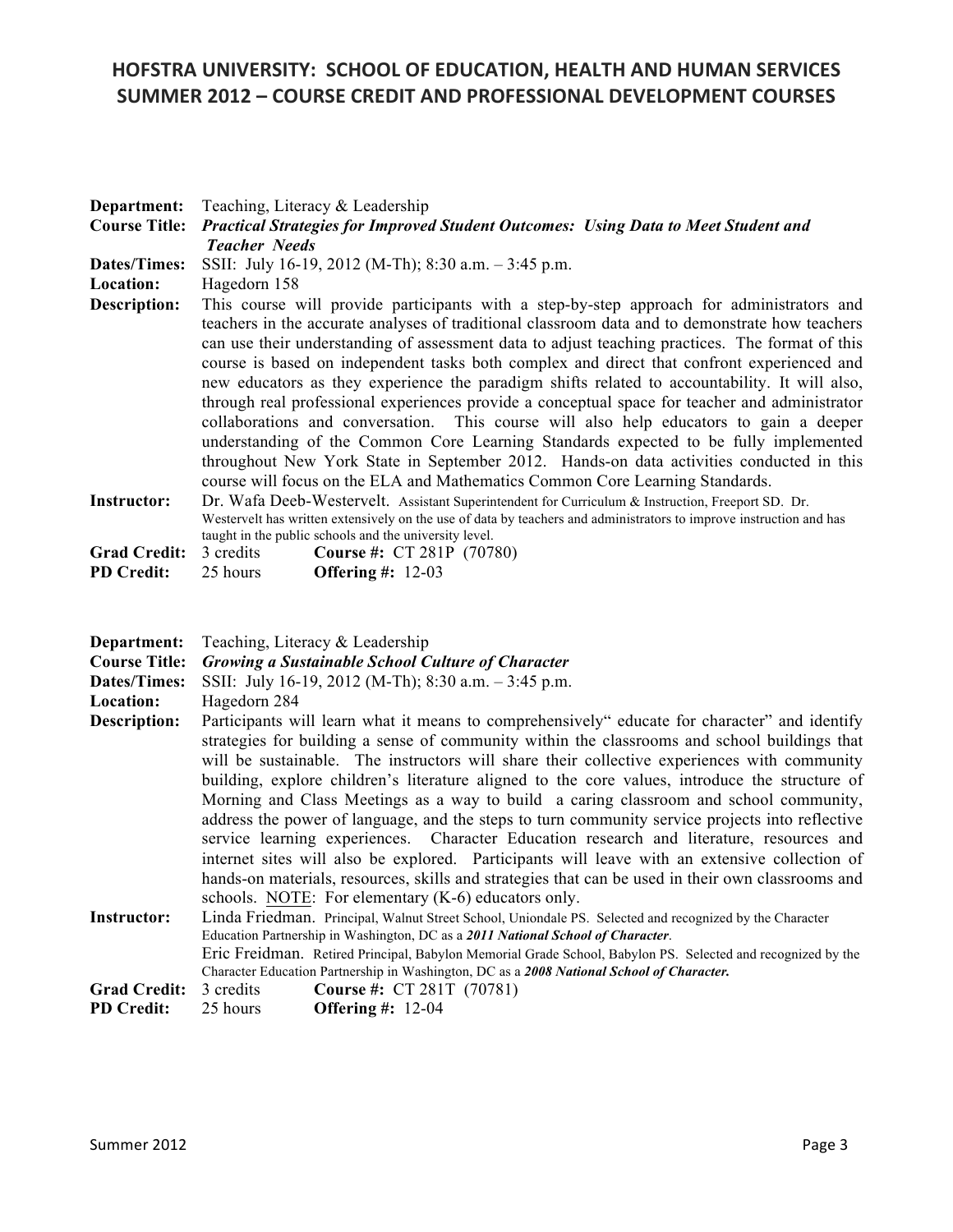| Department:<br><b>Course Title:</b><br><b>Dates/Times:</b><br>Location:<br><b>Description:</b> | Teaching, Literacy & Leadership<br>The Cooperating Teacher/Mentor in the Teacher Training Program<br>SSII: July 16-19, 2012 (M-Th); 8:30 a.m. - 3:45 p.m.<br>Gallon Wing 242<br>This course is designed to increase the understanding and enhance the effectiveness of those<br>serving or desiring to serve as cooperating teachers for student teachers, mentors of novice<br>teachers and supervisors and administrators with student teachers and novice teachers in their<br>schools. The role of the cooperating teacher/mentor and the relationship with the student<br>teacher/novice teacher will be examined with respect to orientation to the school setting,<br>classroom management, instructional planning, lesson implementation, and assessment. Roles<br>and responsibilities of the cooperating teacher will be addressed along with close analysis of the<br>evaluation procedures for the student teacher. Recent research in education and cognitive<br>psychology will inform discussions to enrich the clinical field experience for both student<br>teachers/novices and their cooperating teachers/mentors. Participants will focus on how to<br>create a clinically rich environment for student teachers/educators.<br>This includes the<br>relationships between mentor and mentee, evaluation procedures, and observation/lesson plan<br>design. |  |  |
|------------------------------------------------------------------------------------------------|--------------------------------------------------------------------------------------------------------------------------------------------------------------------------------------------------------------------------------------------------------------------------------------------------------------------------------------------------------------------------------------------------------------------------------------------------------------------------------------------------------------------------------------------------------------------------------------------------------------------------------------------------------------------------------------------------------------------------------------------------------------------------------------------------------------------------------------------------------------------------------------------------------------------------------------------------------------------------------------------------------------------------------------------------------------------------------------------------------------------------------------------------------------------------------------------------------------------------------------------------------------------------------------------------------------------------------------------------------------------------------|--|--|
| <b>Instructor:</b>                                                                             | Patricia Geyer. Adjunct Assistant Professor, Hofstra University. Ms. Geyer supervises student teachers and<br>teaches literacy methods and classroom perspectives and issues to pre- and in-service teachers. She has been an<br>elementary school teacher and presents literacy workshops at schools and conference on Long Island.<br>Laura Maitland. Adjunct Instructor, Hofstra University. Ms. Maitland currently supervises student teachers and<br>served as a science administrator in a Long Island school district for almost 20 years. She consults for school<br>districts, the SED, book companies, the College Board and has taught at the college/university level.                                                                                                                                                                                                                                                                                                                                                                                                                                                                                                                                                                                                                                                                                             |  |  |
| <b>Grad Credit:</b>                                                                            | 3 credits<br>Course #: SED 275 (70782)                                                                                                                                                                                                                                                                                                                                                                                                                                                                                                                                                                                                                                                                                                                                                                                                                                                                                                                                                                                                                                                                                                                                                                                                                                                                                                                                         |  |  |
| <b>PD</b> Credit:                                                                              | 25 hours<br><b>Offering #: 12-05</b>                                                                                                                                                                                                                                                                                                                                                                                                                                                                                                                                                                                                                                                                                                                                                                                                                                                                                                                                                                                                                                                                                                                                                                                                                                                                                                                                           |  |  |
| Department:                                                                                    | Teaching, Literacy & Leadership                                                                                                                                                                                                                                                                                                                                                                                                                                                                                                                                                                                                                                                                                                                                                                                                                                                                                                                                                                                                                                                                                                                                                                                                                                                                                                                                                |  |  |
| <b>Course Title:</b>                                                                           | Introduction to Designing Educational Game Applications for iPad/iPhone                                                                                                                                                                                                                                                                                                                                                                                                                                                                                                                                                                                                                                                                                                                                                                                                                                                                                                                                                                                                                                                                                                                                                                                                                                                                                                        |  |  |
| Dates/Times:                                                                                   | SSII: July 9-12, 2012 (M-Th); 8:30 a.m. - 3:45 p.m.<br>SSII: July 23-26, 2012 (M-Th); 8:30 a.m. - 3:45 p.m.                                                                                                                                                                                                                                                                                                                                                                                                                                                                                                                                                                                                                                                                                                                                                                                                                                                                                                                                                                                                                                                                                                                                                                                                                                                                    |  |  |
| Location:                                                                                      | SSII: July 9-12, 2012: Hagedorn 180                                                                                                                                                                                                                                                                                                                                                                                                                                                                                                                                                                                                                                                                                                                                                                                                                                                                                                                                                                                                                                                                                                                                                                                                                                                                                                                                            |  |  |
|                                                                                                | SSII: July 23-26, 2012: Hagedorn 158                                                                                                                                                                                                                                                                                                                                                                                                                                                                                                                                                                                                                                                                                                                                                                                                                                                                                                                                                                                                                                                                                                                                                                                                                                                                                                                                           |  |  |
| <b>Description:</b>                                                                            | In this innovative summer course and workshop, participants will be introduced to the process                                                                                                                                                                                                                                                                                                                                                                                                                                                                                                                                                                                                                                                                                                                                                                                                                                                                                                                                                                                                                                                                                                                                                                                                                                                                                  |  |  |
|                                                                                                | of designing and developing an educational game application for mobile devices (i.e. iPhone,                                                                                                                                                                                                                                                                                                                                                                                                                                                                                                                                                                                                                                                                                                                                                                                                                                                                                                                                                                                                                                                                                                                                                                                                                                                                                   |  |  |
|                                                                                                | iPad, and iTouch). Students will move from playing computer games, to examining the design                                                                                                                                                                                                                                                                                                                                                                                                                                                                                                                                                                                                                                                                                                                                                                                                                                                                                                                                                                                                                                                                                                                                                                                                                                                                                     |  |  |
|                                                                                                | of existing games, to collaborating with their peers in designing their own games.<br>To                                                                                                                                                                                                                                                                                                                                                                                                                                                                                                                                                                                                                                                                                                                                                                                                                                                                                                                                                                                                                                                                                                                                                                                                                                                                                       |  |  |
|                                                                                                | accomplish this they will move from beginner level design tools (such as Gamestar Mechanic)<br>to tools which will enable them to build games for mobile devices such as the iTouch, iPad, etc.<br>(Game Salad). NOTE: No prior programming experience required.                                                                                                                                                                                                                                                                                                                                                                                                                                                                                                                                                                                                                                                                                                                                                                                                                                                                                                                                                                                                                                                                                                               |  |  |

**Instructor:** Dr. Roberto Joseph. Associate Professor, Hofstra University. One of Dr. Joseph's specialties is the integration of technology in the classroom, with particularly focus on game design, and on issues of equity in student use and access of technology. He writes and consults on these critical 21<sup>st</sup> century topics.

|                   | Grad Credit: July 9-12: 3 credits | <b>Course #: CT 282P (70786)</b>              |
|-------------------|-----------------------------------|-----------------------------------------------|
|                   | July 23-26: 3 credits             | <b>Course #: CT 282P (70789)</b>              |
| <b>UG Credit:</b> | July 9-12: 2 credits              | Course #: Eled 182P (70787); SED 182P (70788) |
|                   | July $23-26$ : 2 credits          | Course #: Eled 182P (70790); SED 182P (70791) |
| <b>PD Credit:</b> | July 9-12: $25$ hours             | Offering #: $12-07$                           |
|                   | July 23-26: 25 hours              | Offering $\#$ : 12-12                         |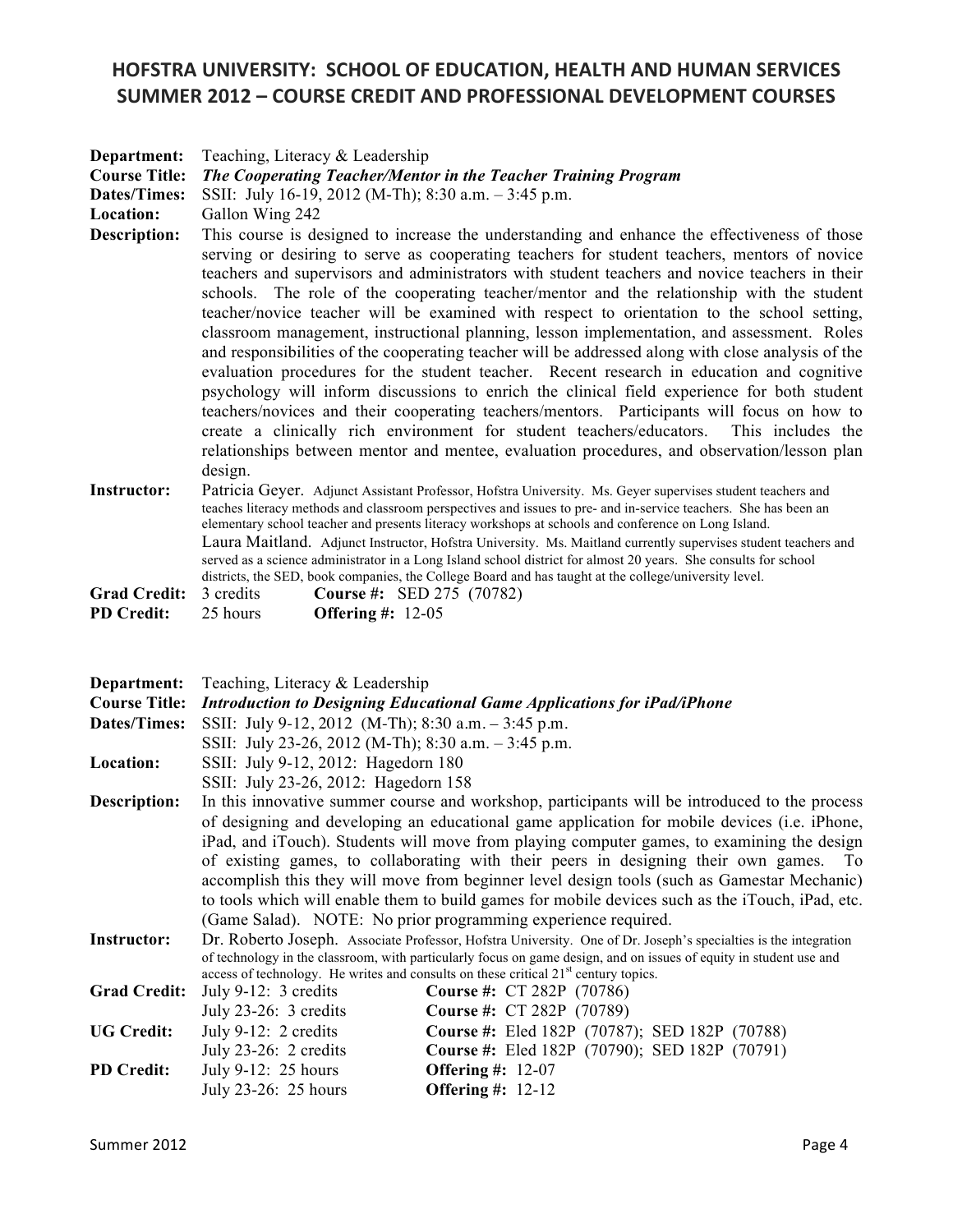| Department:<br><b>Course Title:</b><br>Dates/Times:<br>Location: | Counseling, Research, Special Education & Rehabilitation<br><b>Technology and Assistive Technology in Special Education</b><br>SSIII: August 13-16, 2012 (M-Th); 8:30 a.m. - 3:45 p.m.<br>McEwan 216                                                                                                                                                                                                                                                                                                                                                                                                                                                                                                                                                                                                                                                                                                                                   |  |  |
|------------------------------------------------------------------|----------------------------------------------------------------------------------------------------------------------------------------------------------------------------------------------------------------------------------------------------------------------------------------------------------------------------------------------------------------------------------------------------------------------------------------------------------------------------------------------------------------------------------------------------------------------------------------------------------------------------------------------------------------------------------------------------------------------------------------------------------------------------------------------------------------------------------------------------------------------------------------------------------------------------------------|--|--|
| Description:                                                     | In today's classrooms, teachers are challenged to teach students from diverse backgrounds and<br>abilities. Because the "one-size-fits-all" approach is ineffective, it is important that teachers<br>become familiar with universal design for learning, an instructional framework designed to<br>eliminate curriculum barriers for as many learners as possible. This course provides teachers<br>opportunities to become acquainted with UDL and to apply its principles using technology.<br>This course provides classroom teachers an in-depth understanding of universal design for<br>learning $(UDL)$ — a framework for removing curriculum barriers, which interfere with student<br>learning. UDL is a viable solution for teachers of students from diverse backgrounds and<br>abilities.<br>Emphasis will be on planning instruction, on-line instructional resources, and<br>traditional/non-traditional Web-resources. |  |  |
| <b>Instructor:</b>                                               | Dr. Elfreda Blue. Associate Professor, Hofstra University. Dr. Blue teaches in the special education graduate<br>program and has done extensive research on providing students with access to quality education through universal<br>design for learning, quality teacher preparation, and understanding cultural perspectives in literacy development.                                                                                                                                                                                                                                                                                                                                                                                                                                                                                                                                                                                |  |  |
| <b>Grad Credit:</b>                                              | 3 credits<br><b>Course #: SPED 277 (80286)</b>                                                                                                                                                                                                                                                                                                                                                                                                                                                                                                                                                                                                                                                                                                                                                                                                                                                                                         |  |  |
| <b>PD Credit:</b>                                                | 25 hours<br><b>Offering #: 12-11</b>                                                                                                                                                                                                                                                                                                                                                                                                                                                                                                                                                                                                                                                                                                                                                                                                                                                                                                   |  |  |
| Department:<br><b>Course Title:</b><br>Dates/Times:<br>Location: | Counseling, Research, Special Education & Rehabilitation<br><b>Educating Students with Autism Spectrum Disorders for Classroom Teachers</b><br>SSIII: August 13-16, 2012 (M-Th); 8:30 a.m. - 3:45 p.m.<br>Hagedorn 005                                                                                                                                                                                                                                                                                                                                                                                                                                                                                                                                                                                                                                                                                                                 |  |  |

**Description:** This course focuses on children with autism and examines the variety of exceptionalities and special needs of these children, emphasizing the collaborative partnerships among educators, clinicians, parents and families. Neurobiological, psychological, educational, social, and emotional factors will be addressed. Specialized teaching strategies, techniques, and environmental/curriculum modifications for children with autism will be studied, including strategies for creating a successful inclusion experience or supporting students with Autism Spectrum Disorders (ASD) in the general education environment. There will be an opportunity to engage with a number of students with ASD who will participate in the course in a variety of ways.

- **Instructor:** Dr. Mary McDonald. Assistant Professor, Hofstra University. Dr. McDonald teaches in the special education graduate program as an autism researcher and specialist. She has nearly 20 years of experience directing programs for students with autism from early intervention through adulthood and has written prolifically on autism issues.
- **Grad Credit:** 3 credits **Course #:** SPED 280B (80287)
- **PD Credit:** 25 hours **Offering #:** 12-01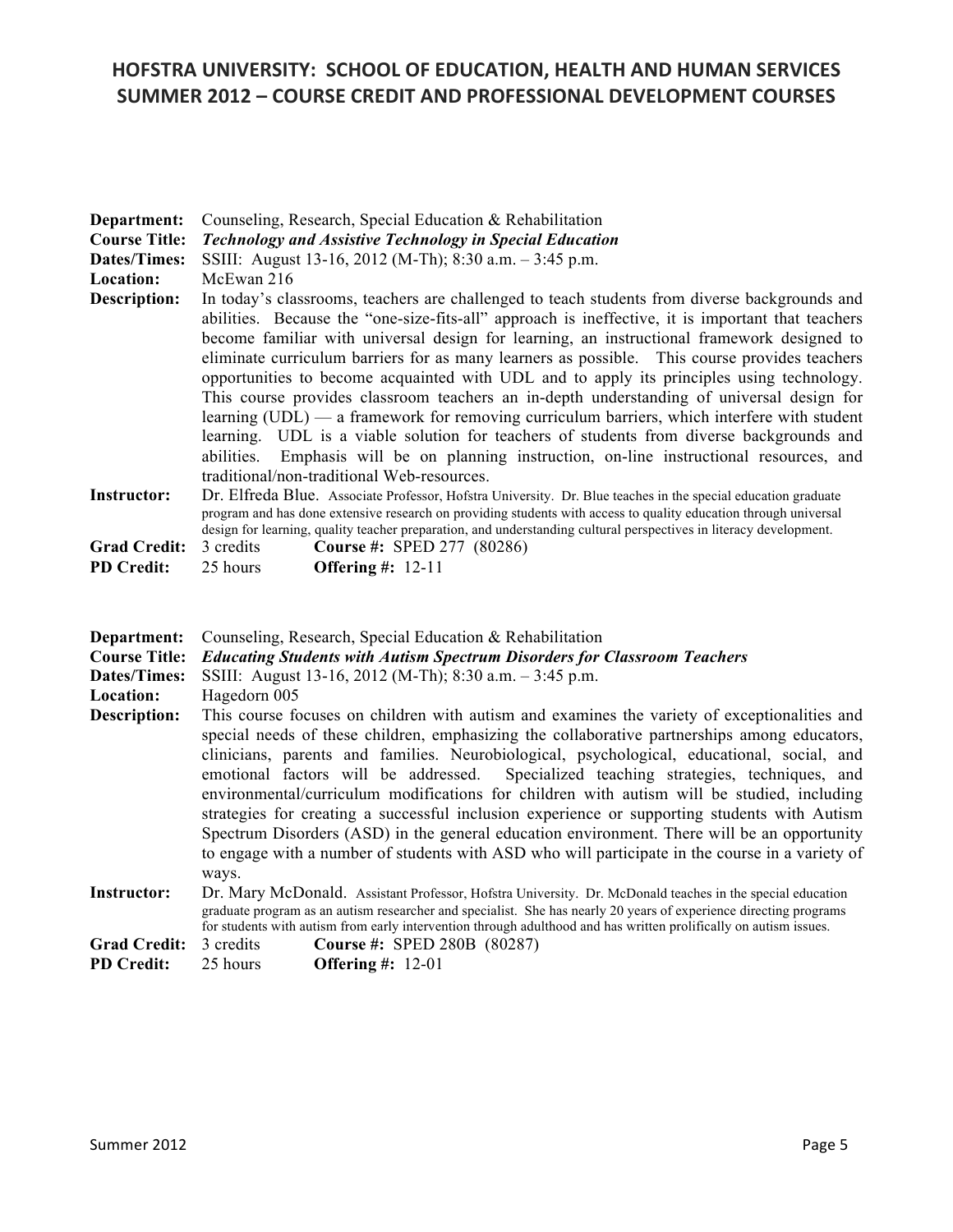| Department:<br><b>Course Title:</b> | Teaching, Literacy & Leadership<br><b>Research on the Brain and Learning</b>                                                                                                                                                                                                                                                                                                                                                                                                                                                                                                                                                                                                                                                                                                                                                                                            |                                                      |  |
|-------------------------------------|-------------------------------------------------------------------------------------------------------------------------------------------------------------------------------------------------------------------------------------------------------------------------------------------------------------------------------------------------------------------------------------------------------------------------------------------------------------------------------------------------------------------------------------------------------------------------------------------------------------------------------------------------------------------------------------------------------------------------------------------------------------------------------------------------------------------------------------------------------------------------|------------------------------------------------------|--|
| Dates/Times:<br>Location:           | SSIII: August 13-17, 2012 (M-F); 9 a.m. - 2 p.m.<br>Hagedorn 158                                                                                                                                                                                                                                                                                                                                                                                                                                                                                                                                                                                                                                                                                                                                                                                                        |                                                      |  |
| Description:                        | This course will explore the cognitive skills that students will require in the future global<br>learning environment, such as critical thinking, creativity and innovation, scientific thinking and<br>reasoning, transfer of learning between subjects and technological alliances. Brain imaging<br>studies have facilitated new understanding of the brain's neural systems and how they relate to<br>memory, attention, learning and problem solving. This course will also focus on the applications<br>of neuroscience research to teaching and learning. Through lecture, discussion and hands-on<br>activities students will investigate approaches for addressing the academic, social, and<br>emotional needs of students. This course will communicate and promote a burgeoning<br>educational research base that marries cognitive science with education. |                                                      |  |
| <b>Instructor:</b>                  | Dr. Susan Goetz Zwirn. Associate Professor, Hofstra University. Dr. Zwirn has researched and written<br>extensively on the integration of art in curriculum and has trained and supervised art educators at all grade levels.<br>Currently, she is doing extensive research in brain research and learning.                                                                                                                                                                                                                                                                                                                                                                                                                                                                                                                                                             |                                                      |  |
| <b>Grad Credit:</b>                 | 3 credits                                                                                                                                                                                                                                                                                                                                                                                                                                                                                                                                                                                                                                                                                                                                                                                                                                                               | <b>Course #: CT 2810 (80253)</b>                     |  |
| <b>UG Credit:</b>                   | 2 credits                                                                                                                                                                                                                                                                                                                                                                                                                                                                                                                                                                                                                                                                                                                                                                                                                                                               | <b>Course #:</b> Eled 2810 (80254); SED 2810 (80255) |  |
| <b>PD Credit:</b>                   | 25 hours                                                                                                                                                                                                                                                                                                                                                                                                                                                                                                                                                                                                                                                                                                                                                                                                                                                                | Offering $\#$ : 12-10                                |  |
|                                     |                                                                                                                                                                                                                                                                                                                                                                                                                                                                                                                                                                                                                                                                                                                                                                                                                                                                         | <b>Department:</b> Teaching, Literacy & Leadership   |  |

| Department:          | I eaching, Literacy & Leadership                                                                                      |                                                                                                    |  |
|----------------------|-----------------------------------------------------------------------------------------------------------------------|----------------------------------------------------------------------------------------------------|--|
| <b>Course Title:</b> | <b>Connecting Content and Academic Language for English Language Learners and Struggling</b>                          |                                                                                                    |  |
|                      |                                                                                                                       | <b>Students in Elementary Classrooms</b>                                                           |  |
| Dates/Times:         | SSIII: August 20-23, 2012 (M-Th); 8:30 a.m. - 3:45 p.m.                                                               |                                                                                                    |  |
| Location:            | Hagedorn 003                                                                                                          |                                                                                                    |  |
| Description:         | The National Core Standards outline the skills and knowledge that every student (including                            |                                                                                                    |  |
|                      |                                                                                                                       | English language learners) should have in English language arts and mathematics. The focus of      |  |
|                      | this workshop is on the careful and intentional planning to use and practice academic language.                       |                                                                                                    |  |
|                      | It offers elementary education mainstream classroom teachers a close-up vision on how to teach                        |                                                                                                    |  |
|                      | English language learners and brings into focus specific factors that teachers need to consider.                      |                                                                                                    |  |
|                      | Participants will discuss and put together a specific "strategy toolbox" for teachers that includes                   |                                                                                                    |  |
|                      | partnership strategies, semantic webbing, word walls, photo analysis work sheets, and graphic                         |                                                                                                    |  |
|                      | organizers to mention a few. Part of the workshop is dedicated to detailed analysis of structures                     |                                                                                                    |  |
|                      | of balanced literacy that would be helpful for any teacher, but especially for those teaching                         |                                                                                                    |  |
|                      | ELL, who need to develop academic language. NOTE: For elementary (K-6) educators only.                                |                                                                                                    |  |
| <b>Instructor:</b>   | Dr. Elena Jurasaite-Harbison. Assistant Professor, Hofstra University. Dr. Jurasaite-Harbison has done                |                                                                                                    |  |
|                      | significant research on how teachers learn in their workplace and has extensive experience in the areas of curriculum |                                                                                                    |  |
|                      |                                                                                                                       | and assessment development, school support, teachers' professional development, and data analysis. |  |
| <b>Grad Credit:</b>  | 3 credits                                                                                                             | <b>Course #: CT 282N (80277)</b>                                                                   |  |
| <b>UG Credit:</b>    | 2 credits                                                                                                             | <b>Course #:</b> Eled 182N (80278); SED 182N (80279)                                               |  |
| <b>PD</b> Credit:    | 25 hours                                                                                                              | <b>Offering #: 12-08</b>                                                                           |  |
|                      |                                                                                                                       |                                                                                                    |  |